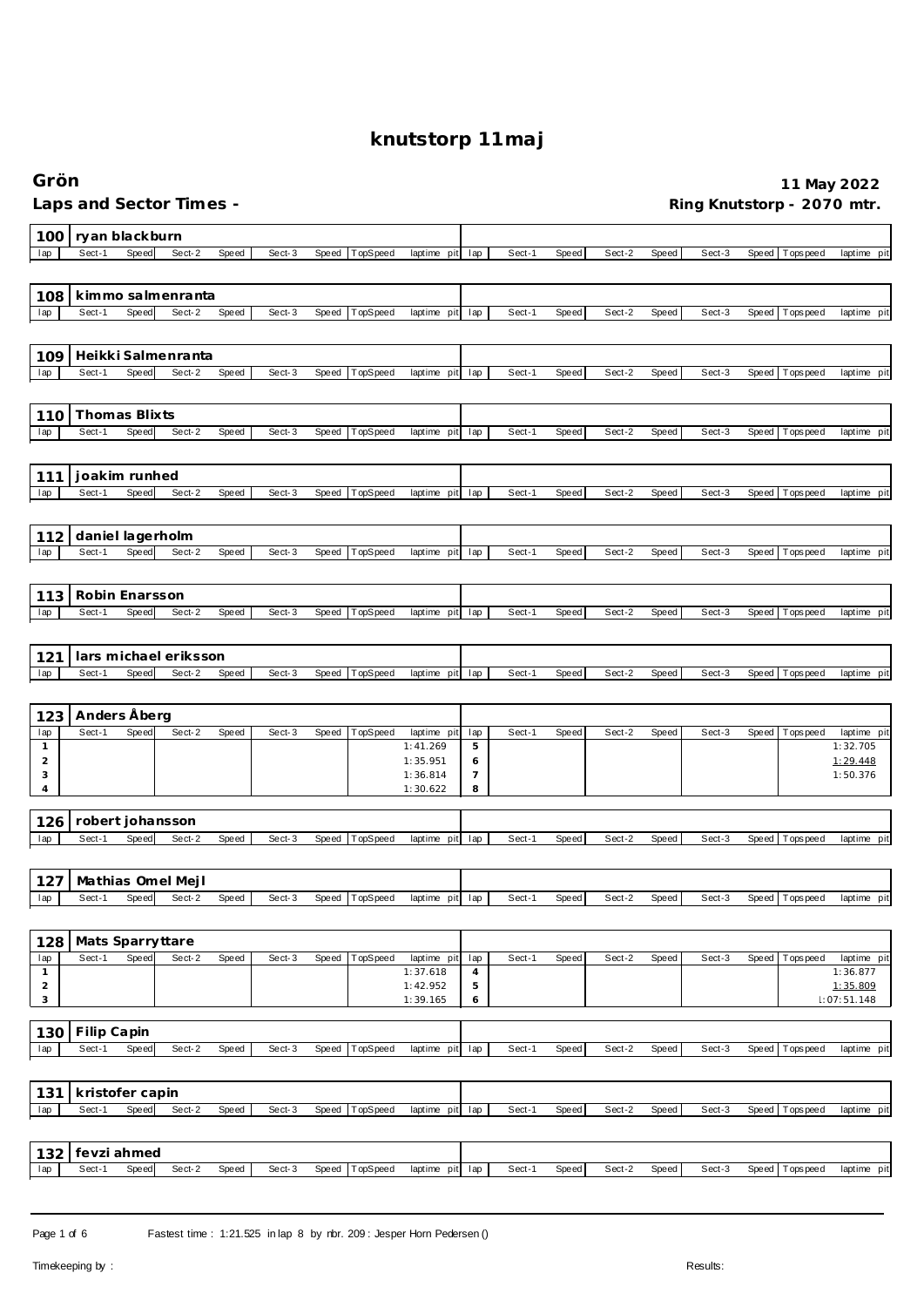#### **Grön 11 May 2022** Ring Knutstorp - 2070 mtr.

| 136                 |                  |       | daniel andersson kinnunen               |       |        |       |                |                      |                     |        |       |        |       |        |       |                |                      |
|---------------------|------------------|-------|-----------------------------------------|-------|--------|-------|----------------|----------------------|---------------------|--------|-------|--------|-------|--------|-------|----------------|----------------------|
| lap                 | Sect-1           | Speed | Sect-2                                  | Speed | Sect-3 | Speed | TopSpeed       | laptime pit lap      |                     | Sect-1 | Speed | Sect-2 | Speed | Sect-3 | Speed | T ops pee d    | laptime pit          |
|                     |                  |       |                                         |       |        |       |                |                      |                     |        |       |        |       |        |       |                |                      |
| 140                 |                  |       | Martin Lynge Nicolaisen                 |       |        |       |                |                      |                     |        |       |        |       |        |       |                |                      |
| lap                 | Sect-1           | Speed | Sect-2                                  | Speed | Sect-3 | Speed | TopSpeed       | laptime pit          | lap                 | Sect-1 | Speed | Sect-2 | Speed | Sect-3 | Speed | T ops pee d    | laptime pit          |
| $\mathbf{1}$        |                  |       |                                         |       |        |       |                | 1:37.830             | $\mathbf 5$         |        |       |        |       |        |       |                | 1:36.749             |
| $\sqrt{2}$          |                  |       |                                         |       |        |       |                | 1:43.969             | 6                   |        |       |        |       |        |       |                | 1:34.293             |
| 3                   |                  |       |                                         |       |        |       |                | 1:46.812             | $\overline{7}$      |        |       |        |       |        |       |                | 1:31.920             |
| $\overline{4}$      |                  |       |                                         |       |        |       |                | 1:34.121             | 8                   |        |       |        |       |        |       |                | 1:04:45.276          |
|                     |                  |       |                                         |       |        |       |                |                      |                     |        |       |        |       |        |       |                |                      |
| 141<br>lap          | Sect-1           | Speed | kenneth pedersen<br>Sect-2              | Speed | Sect-3 |       | Speed TopSpeed | laptime pit lap      |                     | Sect-1 | Speed | Sect-2 | Speed | Sect-3 |       | Speed Topspeed | laptime pit          |
|                     |                  |       |                                         |       |        |       |                |                      |                     |        |       |        |       |        |       |                |                      |
|                     |                  |       |                                         |       |        |       |                |                      |                     |        |       |        |       |        |       |                |                      |
| 142                 |                  |       | Steffen Søgaard mortensen               |       |        |       |                |                      |                     |        |       |        |       |        |       |                |                      |
| lap                 | Sect-1           | Speed | Sect-2                                  | Speed | Sect-3 | Speed | TopSpeed       | laptime pit lap      |                     | Sect-1 | Speed | Sect-2 | Speed | Sect-3 | Speed | T ops pee d    | laptime pit          |
|                     |                  |       |                                         |       |        |       |                |                      |                     |        |       |        |       |        |       |                |                      |
| 143                 | eric sohlberg    |       |                                         |       |        |       |                |                      |                     |        |       |        |       |        |       |                |                      |
| lap                 | Sect-1           | Speed | Sect-2                                  | Speed | Sect-3 | Speed | TopSpeed       | laptime pit          | lap                 | Sect-1 | Speed | Sect-2 | Speed | Sect-3 | Speed | T ops pee d    | laptime pit          |
| $\mathbf{1}$        |                  |       |                                         |       |        |       |                | 1:37.803             | 5                   |        |       |        |       |        |       |                | 1:26.569             |
| $\overline{c}$      |                  |       |                                         |       |        |       |                | 1:37.595             | 6                   |        |       |        |       |        |       |                | 1:30.169             |
| 3                   |                  |       |                                         |       |        |       |                | 1:34.283             | $\overline{7}$      |        |       |        |       |        |       |                | 1:25.591             |
| 4                   |                  |       |                                         |       |        |       |                | 1:30.100             | 8                   |        |       |        |       |        |       |                | 1:28.741             |
|                     |                  |       | carl magnusmagnus hansson               |       |        |       |                |                      |                     |        |       |        |       |        |       |                |                      |
| 145<br>lap          | Sect-1           | Speed | Sect-2                                  | Speed | Sect-3 | Speed | TopSpeed       | laptime pit lap      |                     | Sect-1 | Speed | Sect-2 | Speed | Sect-3 | Speed | Tops pee d     | laptime pit          |
|                     |                  |       |                                         |       |        |       |                |                      |                     |        |       |        |       |        |       |                |                      |
|                     |                  |       |                                         |       |        |       |                |                      |                     |        |       |        |       |        |       |                |                      |
| 146                 | Daniel Enarsson  |       |                                         |       |        |       |                |                      |                     |        |       |        |       |        |       |                |                      |
| lap                 | Sect-1           | Speed | Sect-2                                  | Speed | Sect-3 | Speed | TopSpeed       | laptime pit lap      |                     | Sect-1 | Speed | Sect-2 | Speed | Sect-3 | Speed | Tops pee d     | laptime pit          |
|                     |                  |       |                                         |       |        |       |                |                      |                     |        |       |        |       |        |       |                |                      |
| 148                 | Nicklas Ericsson |       |                                         |       |        |       |                |                      |                     |        |       |        |       |        |       |                |                      |
| lap                 | Sect-1           | Speed | Sect-2                                  | Speed | Sect-3 | Speed | TopSpeed       | laptime pit lap      |                     | Sect-1 | Speed | Sect-2 | Speed | Sect-3 | Speed | Tops pee d     | laptime pit          |
|                     |                  |       |                                         |       |        |       |                |                      |                     |        |       |        |       |        |       |                |                      |
|                     |                  |       |                                         |       |        |       |                |                      |                     |        |       |        |       |        |       |                |                      |
| 149                 | Sect-1           |       | Henrik Georg Sigvard Fransson<br>Sect-2 |       | Sect-3 |       |                |                      |                     |        |       |        |       |        |       |                |                      |
| lap                 |                  | Speed |                                         | Speed |        | Speed | TopSpeed       | laptime pit lap      |                     | Sect-1 | Speed | Sect-2 | Speed | Sect-3 | Speed | Tops pee d     | laptime pit          |
|                     |                  |       |                                         |       |        |       |                |                      |                     |        |       |        |       |        |       |                |                      |
| 150                 |                  |       | karljohan niotakis                      |       |        |       |                |                      |                     |        |       |        |       |        |       |                |                      |
| lap                 | Sect-1           | Speed | Sect-2                                  | Speed | Sect-3 | Speed | TopSpeed       | laptime pit          | lap                 | Sect-1 | Speed | Sect-2 | Speed | Sect-3 | Speed | T ops pee d    | laptime pit          |
| $\mathbf{1}$        |                  |       |                                         |       |        |       |                | 1:35.822             | 6                   |        |       |        |       |        |       |                | 1:28.185             |
| $\mathbf 2$<br>3    |                  |       |                                         |       |        |       |                | 1:39.329<br>1:29.706 | $\overline{7}$<br>8 |        |       |        |       |        |       |                | 1:24.501<br>1:26.333 |
| $\overline{4}$      |                  |       |                                         |       |        |       |                | 1:29.394             | 9                   |        |       |        |       |        |       |                | 1:03:25.735          |
| 5                   |                  |       |                                         |       |        |       |                | 1:30.132             | 10                  |        |       |        |       |        |       |                |                      |
|                     |                  |       |                                         |       |        |       |                |                      |                     |        |       |        |       |        |       |                |                      |
| 154                 | karol kaniuk     |       |                                         |       |        |       |                |                      |                     |        |       |        |       |        |       |                |                      |
| lap                 | Sect-1           | Speed | Sect-2                                  | Speed | Sect-3 | Speed | TopSpeed       | laptime pit          | lap                 | Sect-1 | Speed | Sect-2 | Speed | Sect-3 | Speed | Tops pee d     | laptime pit          |
| $\mathbf{1}$        |                  |       |                                         |       |        |       |                | 1:32.912             | 6                   |        |       |        |       |        |       |                | 1:26.615             |
| $\overline{2}$<br>3 |                  |       |                                         |       |        |       |                | 1:38.147<br>1:32.690 | $\overline{7}$<br>8 |        |       |        |       |        |       |                | 1:22.988<br>1:25.581 |
| $\overline{4}$      |                  |       |                                         |       |        |       |                | 1:26.275             | 9                   |        |       |        |       |        |       |                | 1:04:28.447          |
| 5                   |                  |       |                                         |       |        |       |                | 1:26.651             | 10                  |        |       |        |       |        |       |                |                      |
|                     |                  |       |                                         |       |        |       |                |                      |                     |        |       |        |       |        |       |                |                      |
| 155                 | Rikard Kaniuk    |       |                                         |       |        |       |                |                      |                     |        |       |        |       |        |       |                |                      |
| lap                 | Sect-1           | Speed | Sect-2                                  | Speed | Sect-3 | Speed | TopSpeed       | laptime pit lap      |                     | Sect-1 | Speed | Sect-2 | Speed | Sect-3 | Speed | Tops peed      | laptime pit          |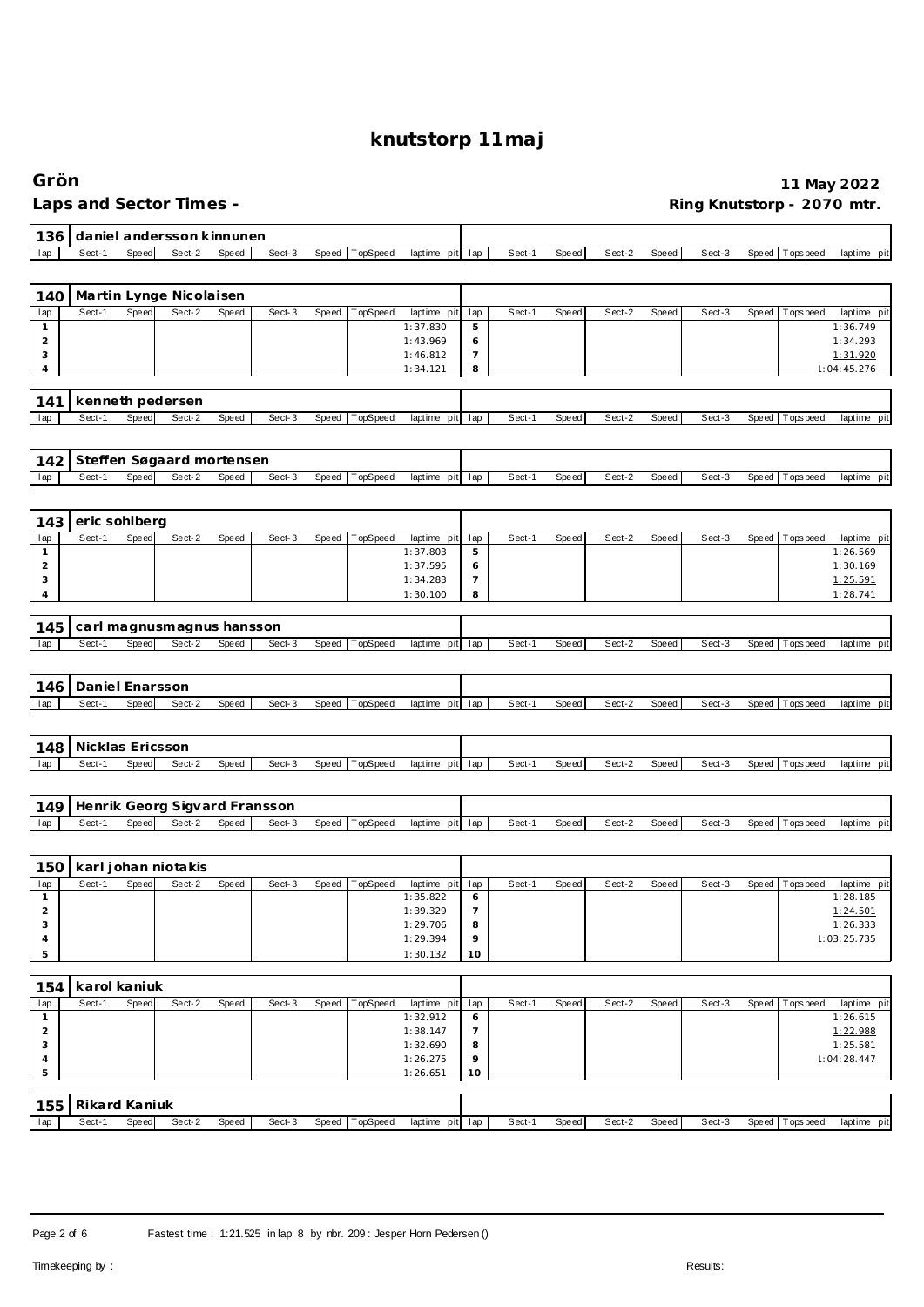| Grön                |                       |       |                         |              |                                            |       |          |                         |                     |        |       |        |              |        |       |                 | 11 May 2022                |
|---------------------|-----------------------|-------|-------------------------|--------------|--------------------------------------------|-------|----------|-------------------------|---------------------|--------|-------|--------|--------------|--------|-------|-----------------|----------------------------|
|                     |                       |       | Laps and Sector Times - |              |                                            |       |          |                         |                     |        |       |        |              |        |       |                 | Ring Knutstorp - 2070 mtr. |
| 156                 |                       |       | tommy hommel hansen     |              |                                            |       |          |                         |                     |        |       |        |              |        |       |                 |                            |
| lap                 | Sect-1                | Speed | Sect-2                  | Speed        | Sect-3                                     | Speed | TopSpeed | laptime pit             | lap                 | Sect-1 | Speed | Sect-2 | Speed        | Sect-3 | Speed | Tops pee d      | laptime pit                |
| 157                 | marcin manko          |       |                         |              |                                            |       |          |                         |                     |        |       |        |              |        |       |                 |                            |
| lap                 | Sect-1                | Speed | Sect-2                  | Speed        | Sect-3                                     | Speed | TopSpeed | laptime pit             | lap                 | Sect-1 | Speed | Sect-2 | Speed        | Sect-3 | Speed | Tops pee d      | laptime pit                |
| 159                 | anders karlsson       |       |                         |              |                                            |       |          |                         |                     |        |       |        |              |        |       |                 |                            |
| lap                 | Sect-1                | Speed | Sect-2                  | Speed        | Sect-3                                     | Speed | TopSpeed | laptime pit             | lap                 | Sect-1 | Speed | Sect-2 | Speed        | Sect-3 | Speed | Tops peed       | laptime pit                |
| 160                 |                       |       | jan-erik lillehagen     |              |                                            |       |          |                         |                     |        |       |        |              |        |       |                 |                            |
| lap                 | Sect-1                | Speed | Sect-2                  | Speed        | Sect-3                                     | Speed | TopSpeed | laptime pit             | lap                 | Sect-1 | Speed | Sect-2 | <b>Speed</b> | Sect-3 | Speed | T ops pee d     | laptime pit                |
| 1<br>$\overline{2}$ |                       |       |                         |              |                                            |       |          | 1:39.417<br>1:48.939    | 5<br>6              |        |       |        |              |        |       |                 | 1:36.012<br>1:45.883       |
| 3                   |                       |       |                         |              |                                            |       |          | 1:55.687                | 7                   |        |       |        |              |        |       |                 | 1:40.123                   |
| 4                   |                       |       |                         |              |                                            |       |          | 1:37.638                | 8                   |        |       |        |              |        |       |                 |                            |
| 166                 | henrik lundmark       |       |                         |              |                                            |       |          |                         |                     |        |       |        |              |        |       |                 |                            |
| lap                 | Sect-1                | Speed | Sect-2                  | Speed        | Sect-3                                     | Speed | TopSpeed | laptime pit             | lap                 | Sect-1 | Speed | Sect-2 | Speed        | Sect-3 | Speed | Tops peed       | laptime pit                |
|                     |                       |       |                         |              |                                            |       |          |                         |                     |        |       |        |              |        |       |                 |                            |
| 169                 | Nicolai Schunck       |       |                         |              |                                            |       |          |                         |                     |        |       |        |              |        |       |                 |                            |
| lap                 | Sect-1                | Speed | Sect-2                  | Speed        | Sect-3                                     | Speed | TopSpeed | laptime pit             | lap                 | Sect-1 | Speed | Sect-2 | Speed        | Sect-3 | Speed | Tops pee d      | laptime pit                |
|                     |                       |       |                         |              |                                            |       |          |                         |                     |        |       |        |              |        |       |                 |                            |
| 170                 | Martin Born           |       |                         |              |                                            |       |          |                         |                     |        |       |        |              |        |       |                 |                            |
| lap                 | Sect-1                | Speed | Sect-2                  | <b>Speed</b> | Sect-3                                     | Speed | TopSpeed | laptime pit             | lap                 | Sect-1 | Speed | Sect-2 | Speed        | Sect-3 | Speed | T ops pee d     | laptime pit                |
|                     |                       |       |                         |              |                                            |       |          |                         |                     |        |       |        |              |        |       |                 |                            |
| 171<br>lap          | Dennis Rafn<br>Sect-1 | Speed | Sect-2                  | Speed        | Sect-3                                     | Speed | TopSpeed | laptime pit             | lap                 | Sect-1 | Speed | Sect-2 | Speed        | Sect-3 | Speed | Tops peed       | laptime pit                |
|                     |                       |       |                         |              |                                            |       |          |                         |                     |        |       |        |              |        |       |                 |                            |
| 172                 | jens christensen      |       |                         |              |                                            |       |          |                         |                     |        |       |        |              |        |       |                 |                            |
| lap                 | Sect-1                | Speed | Sect-2                  | Speed        | Sect-3                                     | Speed | TopSpeed | laptime pit             | lap                 | Sect-1 | Speed | Sect-2 | Speed        | Sect-3 | Speed | T ops pee d     | laptime pit                |
|                     |                       |       |                         |              |                                            |       |          |                         |                     |        |       |        |              |        |       |                 |                            |
| 173                 | kennie carlqvist      |       |                         |              |                                            |       |          |                         |                     |        |       |        |              |        |       |                 |                            |
| lap                 | Sect-1                | Speed | Sect-2                  | Speed        | Sect-3                                     | Speed | TopSpeed | laptime pit             | lap                 | Sect-1 | Speed | Sect-2 | Speed        | Sect-3 | Speed | T ops pee d     | laptime pit                |
|                     |                       |       |                         |              |                                            |       |          |                         |                     |        |       |        |              |        |       |                 |                            |
| 174                 | josefine thoren       |       |                         |              |                                            |       |          |                         |                     |        |       |        |              |        |       |                 |                            |
| lap<br>$\mathbf{1}$ | Sect-1                | Speed | Sect-2                  | Speed        | Sect-3                                     | Speed | TopSpeed | laptime pit<br>1:39.748 | lap<br>$\mathbf 5$  | Sect-1 | Speed | Sect-2 | Speed        | Sect-3 | Speed | T ops pee d     | laptime pit<br>1:46.584    |
| $\overline{2}$      |                       |       |                         |              |                                            |       |          | 1:50.645                | 6                   |        |       |        |              |        |       |                 | 1:32.943                   |
| 3<br>4              |                       |       |                         |              |                                            |       |          | 1:35.492<br>1:47.311    | $\overline{7}$<br>8 |        |       |        |              |        |       |                 | 1:31.999<br>1:03:49.138    |
|                     |                       |       |                         |              |                                            |       |          |                         |                     |        |       |        |              |        |       |                 |                            |
| 175                 |                       |       | stig-göran thorén       |              |                                            |       |          |                         |                     |        |       |        |              |        |       |                 |                            |
| lap                 | Sect-1                | Speed | Sect-2                  | Speed        | Sect-3                                     | Speed | TopSpeed | laptime pit             | lap                 | Sect-1 | Speed | Sect-2 | Speed        | Sect-3 |       | Speed Tops peed | laptime pit                |
|                     |                       |       |                         |              |                                            |       |          |                         |                     |        |       |        |              |        |       |                 |                            |
| 178                 | Sect-1                | Speed | Sect-2                  | Speed        | carl michael san pedro angervall<br>Sect-3 | Speed | TopSpeed |                         |                     | Sect-1 |       | Sect-2 |              | Sect-3 |       | Speed Tops peed |                            |
| lap                 |                       |       |                         |              |                                            |       |          | laptime pit lap         |                     |        | Speed |        | Speed        |        |       |                 | laptime pit                |
|                     | joakim ahlgren        |       |                         |              |                                            |       |          |                         |                     |        |       |        |              |        |       |                 |                            |
| 185<br>lap          | Sect-1                | Speed | Sect-2                  | Speed        | Sect-3                                     | Speed | TopSpeed | laptime pit lap         |                     | Sect-1 | Speed | Sect-2 | Speed        | Sect-3 |       | Speed Topspeed  | laptime pit                |
|                     |                       |       |                         |              |                                            |       |          |                         |                     |        |       |        |              |        |       |                 |                            |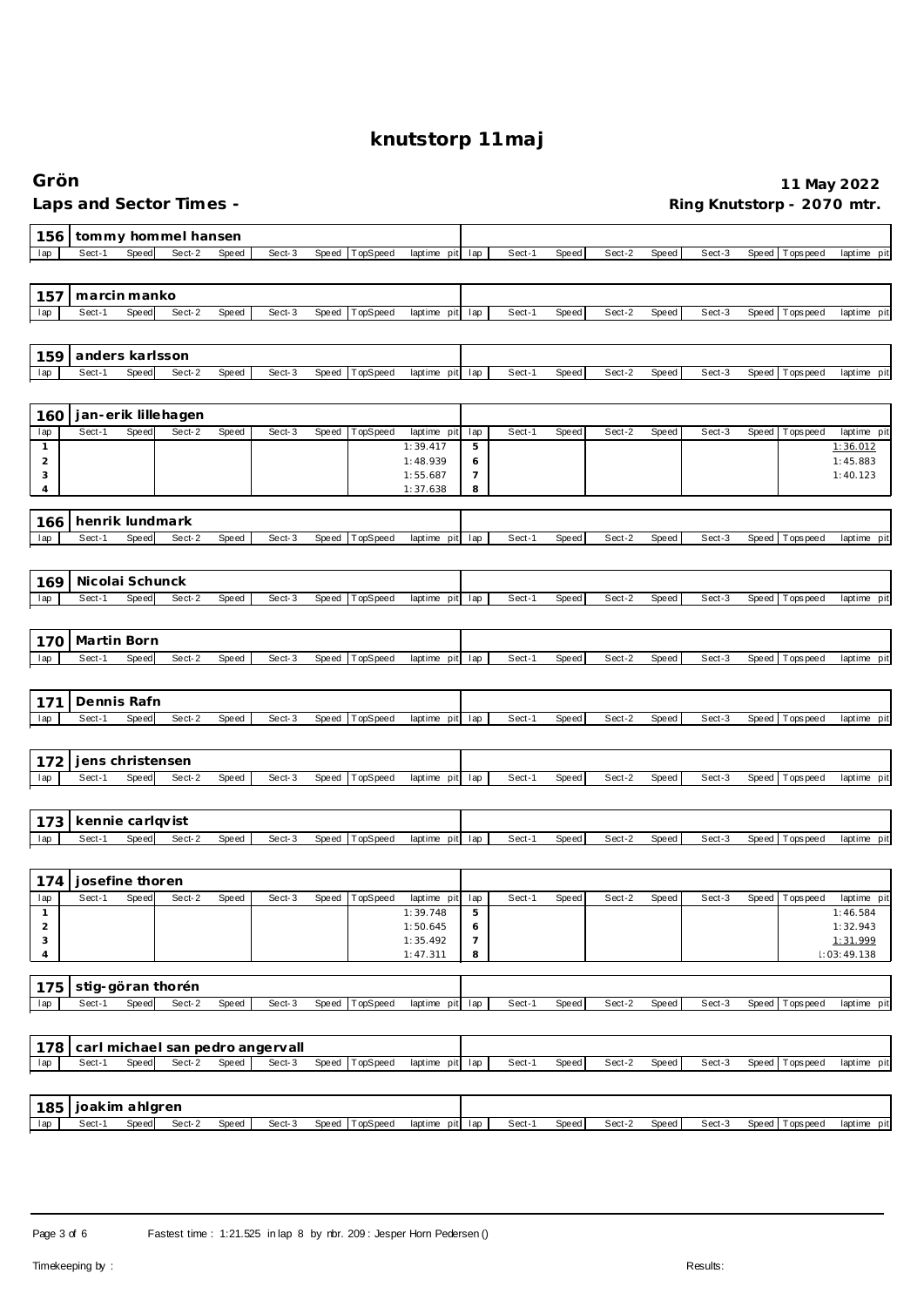| Grön                                    |                 |              |                             |       |        |       |          |                         |                |        |       |        |       |        |       |                  | 11 May 2022                |
|-----------------------------------------|-----------------|--------------|-----------------------------|-------|--------|-------|----------|-------------------------|----------------|--------|-------|--------|-------|--------|-------|------------------|----------------------------|
|                                         |                 |              | Laps and Sector Times -     |       |        |       |          |                         |                |        |       |        |       |        |       |                  | Ring Knutstorp - 2070 mtr. |
| 192                                     |                 |              | alessandro jacoponi         |       |        |       |          |                         |                |        |       |        |       |        |       |                  |                            |
| lap                                     | Sect-1          | <b>Speed</b> | Sect-2                      | Speed | Sect-3 | Speed | TopSpeed | laptime pit             | lap            | Sect-1 | Speed | Sect-2 | Speed | Sect-3 | Speed | <b>Topspeed</b>  | laptime pit                |
| 194                                     | ted augustsson  |              |                             |       |        |       |          |                         |                |        |       |        |       |        |       |                  |                            |
| lap                                     | Sect-1          | Speed        | Sect-2                      | Speed | Sect-3 | Speed | TopSpeed | laptime pit             | lap            | Sect-1 | Speed | Sect-2 | Speed | Sect-3 | Speed | T ops pee d      | laptime pit                |
| 195                                     |                 |              | Martin Roqueta Urriza       |       |        |       |          |                         |                |        |       |        |       |        |       |                  |                            |
| lap                                     | Sect-1          | Speed        | Sect-2                      | Speed | Sect-3 | Speed | TopSpeed | laptime pit             | lap            | Sect-1 | Speed | Sect-2 | Speed | Sect-3 |       | Speed Tops peed  | laptime pit                |
| 196                                     | Jonas Weidlitz  |              |                             |       |        |       |          |                         |                |        |       |        |       |        |       |                  |                            |
| lap                                     | Sect-1          | <b>Speed</b> | Sect-2                      | Speed | Sect-3 | Speed | TopSpeed | laptime pit             | lap            | Sect-1 | Speed | Sect-2 | Speed | Sect-3 | Speed | T ops pee d      | laptime pit                |
| 199                                     |                 |              | lars-olof strågefors        |       |        |       |          |                         |                |        |       |        |       |        |       |                  |                            |
| lap                                     | Sect-1          | Speed        | Sect-2                      | Speed | Sect-3 | Speed | TopSpeed | laptime pit             | lap            | Sect-1 | Speed | Sect-2 | Speed | Sect-3 | Speed | T ops peed       | laptime pit                |
| 202                                     | adam pålsson    |              |                             |       |        |       |          |                         |                |        |       |        |       |        |       |                  |                            |
| lap                                     | Sect-1          | Speed        | Sect-2                      | Speed | Sect-3 | Speed | TopSpeed | laptime pit             | lap            | Sect-1 | Speed | Sect-2 | Speed | Sect-3 | Speed | Tops pee d       | laptime pit                |
| 203                                     |                 |              | nanette betty klara nyström |       |        |       |          |                         |                |        |       |        |       |        |       |                  |                            |
| lap<br>1                                | Sect-1          | Speed        | Sect-2                      | Speed | Sect-3 | Speed | TopSpeed | laptime pit<br>1:34.277 | lap<br>5       | Sect-1 | Speed | Sect-2 | Speed | Sect-3 | Speed | Tops pee d       | laptime pit<br>1:31.841    |
| $\overline{2}$                          |                 |              |                             |       |        |       |          | 1:40.678                | 6              |        |       |        |       |        |       |                  | 1:31.643                   |
| 3                                       |                 |              |                             |       |        |       |          | 1:32.247                | 7              |        |       |        |       |        |       |                  | 1:27.958                   |
| 4                                       |                 |              |                             |       |        |       |          | 1:32.510                | 8              |        |       |        |       |        |       |                  | 1:29.797                   |
| 204                                     | sarah-noor daud |              |                             |       |        |       |          |                         |                |        |       |        |       |        |       |                  |                            |
| lap<br>$\mathbf{1}$                     | Sect-1          | Speed        | Sect-2                      | Speed | Sect-3 | Speed | TopSpeed | laptime pit<br>1:48.629 | lap<br>5       | Sect-1 | Speed | Sect-2 | Speed | Sect-3 | Speed | Tops peed        | laptime pit<br>1:47.498    |
| $\overline{2}$                          |                 |              |                             |       |        |       |          | 1:53.221                | 6              |        |       |        |       |        |       |                  | 1:48.543                   |
| 3                                       |                 |              |                             |       |        |       |          | 1:50.985                | $\overline{7}$ |        |       |        |       |        |       |                  | 1:05:05.759                |
| $\overline{4}$                          |                 |              |                             |       |        |       |          | 1:48.596                | 8              |        |       |        |       |        |       |                  |                            |
| 205                                     | Kim Mouridtsen  |              |                             |       |        |       |          |                         |                |        |       |        |       |        |       |                  |                            |
| lap                                     | Sect-1          | Speed        | Sect-2                      | Speed | Sect-3 | Speed | TopSpeed | laptime<br>pit          | lap            | Sect-1 | Speed | Sect-2 | Speed | Sect-3 | Speed | Tops peed        | laptime pit                |
|                                         | 207 serif koco  |              |                             |       |        |       |          |                         |                |        |       |        |       |        |       |                  |                            |
| lap                                     | Sect-1          | Speed        | Sect-2                      | Speed | Sect-3 | Speed | TopSpeed | laptime pit             | lap            | Sect-1 | Speed | Sect-2 | Speed | Sect-3 |       | Speed Topspeed   | laptime pit                |
| 209                                     |                 |              | Jesper Horn Pedersen        |       |        |       |          |                         |                |        |       |        |       |        |       |                  |                            |
| lap                                     | Sect-1          | Speed        | Sect-2                      | Speed | Sect-3 | Speed | TopSpeed | laptime pit             | lap            | Sect-1 | Speed | Sect-2 | Speed | Sect-3 | Speed | <b>Tops peed</b> | laptime pit                |
| $\mathbf{1}$<br>$\overline{\mathbf{c}}$ |                 |              |                             |       |        |       |          | 1:31.615<br>1:33.737    | 6<br>7         |        |       |        |       |        |       |                  | 1:23.425<br>1:22.199       |
| 3                                       |                 |              |                             |       |        |       |          | 1:21.764                | 8              |        |       |        |       |        |       |                  | 1:21.525                   |
| $\sqrt{4}$                              |                 |              |                             |       |        |       |          | 1:25.487                | 9              |        |       |        |       |        |       |                  | 1:04:30.933                |
| 5                                       |                 |              |                             |       |        |       |          | 1:25.090                | 10             |        |       |        |       |        |       |                  |                            |
| 211                                     |                 |              | johannes sundberg lindell   |       |        |       |          |                         |                |        |       |        |       |        |       |                  |                            |
| lap                                     | Sect-1          | Speed        | Sect-2                      | Speed | Sect-3 | Speed | TopSpeed | laptime pit             | lap            | Sect-1 | Speed | Sect-2 | Speed | Sect-3 |       | Speed Tops peed  | laptime pit                |
|                                         |                 |              | Marcus Johansson            |       |        |       |          |                         |                |        |       |        |       |        |       |                  |                            |
| 217<br>lap                              | Sect-1          | Speed        | Sect-2                      | Speed | Sect-3 | Speed | TopSpeed | laptime pit             | lap            | Sect-1 | Speed | Sect-2 | Speed | Sect-3 |       | Speed Tops peed  | laptime pit                |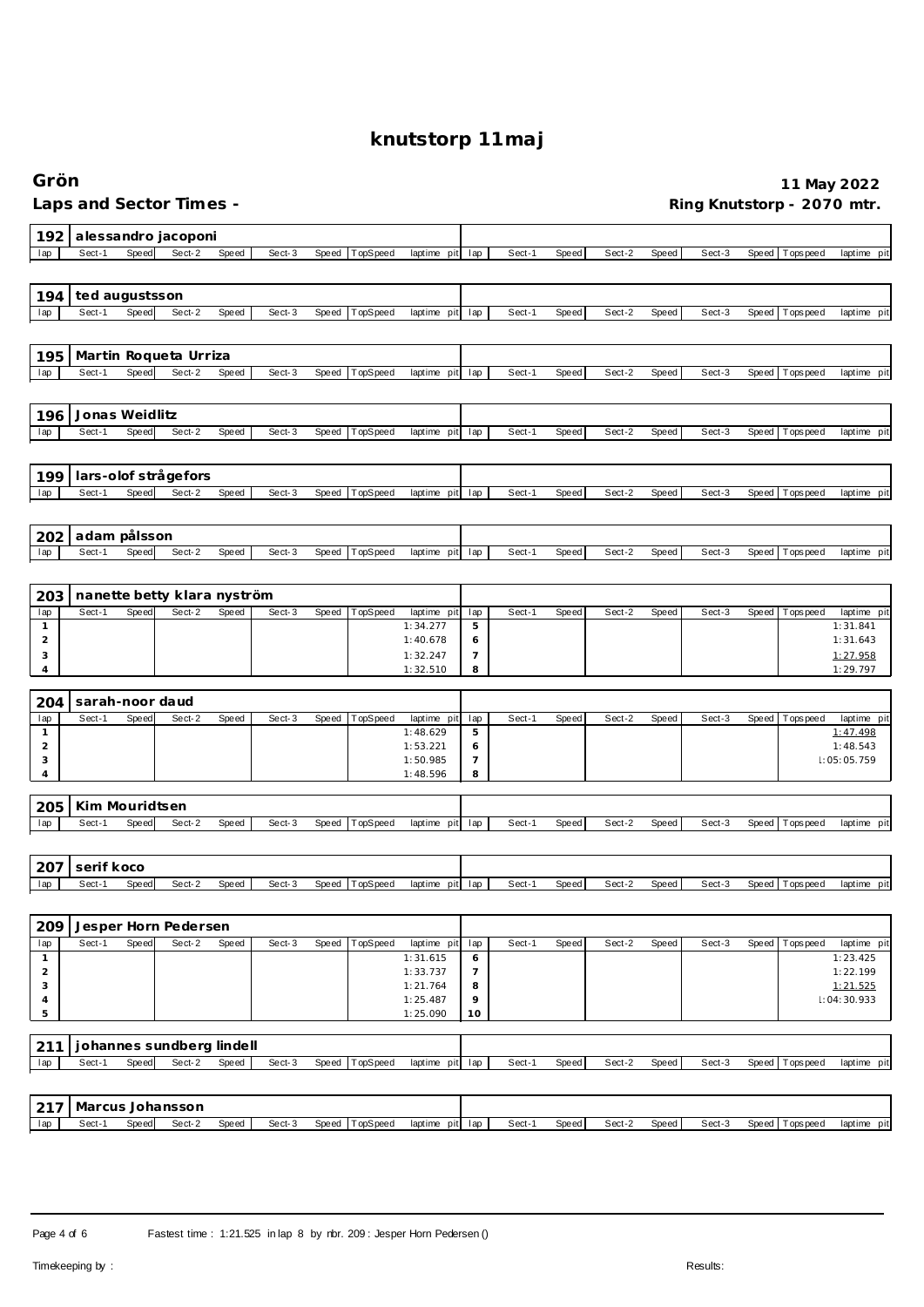| Grön                           |                         |                       |        |       |        |       |          |                         |                     |        |              |        |       |        |       |                | 11 May 2022                |
|--------------------------------|-------------------------|-----------------------|--------|-------|--------|-------|----------|-------------------------|---------------------|--------|--------------|--------|-------|--------|-------|----------------|----------------------------|
|                                | Laps and Sector Times - |                       |        |       |        |       |          |                         |                     |        |              |        |       |        |       |                | Ring Knutstorp - 2070 mtr. |
| 218                            |                         | Kent Johansson        |        |       |        |       |          |                         |                     |        |              |        |       |        |       |                |                            |
| lap                            | Sect-1                  | Speed                 | Sect-2 | Speed | Sect-3 | Speed | TopSpeed | laptime pit             | lap                 | Sect-1 | <b>Speed</b> | Sect-2 | Speed | Sect-3 | Speed | Tops peed      | laptime pit                |
|                                |                         |                       |        |       |        |       |          |                         |                     |        |              |        |       |        |       |                |                            |
| 219                            | fredrik andersson       |                       |        |       |        |       |          |                         |                     |        |              |        |       |        |       |                |                            |
| lap                            | Sect-1                  | Speed                 | Sect-2 | Speed | Sect-3 | Speed | TopSpeed | laptime pit             | lap                 | Sect-1 | Speed        | Sect-2 | Speed | Sect-3 | Speed | Tops peed      | laptime pit                |
|                                |                         |                       |        |       |        |       |          |                         |                     |        |              |        |       |        |       |                |                            |
| 221                            |                         | Ralf Madsen           |        |       |        |       |          |                         |                     |        |              |        |       |        |       |                |                            |
| lap                            | Sect-1                  | Speed                 | Sect-2 | Speed | Sect-3 | Speed | TopSpeed | laptime pit lap         |                     | Sect-1 | <b>Speed</b> | Sect-2 | Speed | Sect-3 | Speed | Tops peed      | laptime pit                |
|                                |                         |                       |        |       |        |       |          |                         |                     |        |              |        |       |        |       |                |                            |
| 222<br>lap                     | Sect-1                  | Rasmus Lynge<br>Speed | Sect-2 | Speed | Sect-3 | Speed | TopSpeed | laptime pit             | lap                 | Sect-1 | <b>Speed</b> | Sect-2 | Speed | Sect-3 | Speed | T ops pee d    | laptime pit                |
|                                |                         |                       |        |       |        |       |          |                         |                     |        |              |        |       |        |       |                |                            |
|                                |                         | Patrik Nikolic        |        |       |        |       |          |                         |                     |        |              |        |       |        |       |                |                            |
| 223<br>lap                     | Sect-1                  | Speed                 | Sect-2 | Speed | Sect-3 | Speed | TopSpeed | laptime pit             | lap                 | Sect-1 | <b>Speed</b> | Sect-2 | Speed | Sect-3 | Speed | Tops peed      | laptime pit                |
|                                |                         |                       |        |       |        |       |          |                         |                     |        |              |        |       |        |       |                |                            |
| 224                            |                         | Robert Jansson        |        |       |        |       |          |                         |                     |        |              |        |       |        |       |                |                            |
| lap                            | Sect-1                  | Speed                 | Sect-2 | Speed | Sect-3 | Speed | TopSpeed | laptime pit             | lap                 | Sect-1 | <b>Speed</b> | Sect-2 | Speed | Sect-3 | Speed | T ops pee d    | laptime pit                |
| $\mathbf{1}$                   |                         |                       |        |       |        |       |          | 1:36.933                | 5                   |        |              |        |       |        |       |                | 1:29.974                   |
| $\overline{2}$<br>3            |                         |                       |        |       |        |       |          | 1:45.783<br>1:45.636    | 6<br>7              |        |              |        |       |        |       |                | 1:34.041<br>1:33.837       |
| 4                              |                         |                       |        |       |        |       |          | 1:33.304                | 8                   |        |              |        |       |        |       |                | 1:03:42.364                |
| 225                            |                         | Michael Mejl          |        |       |        |       |          |                         |                     |        |              |        |       |        |       |                |                            |
| lap                            | Sect-1                  | Speed                 | Sect-2 | Speed | Sect-3 | Speed | TopSpeed | laptime pit             | lap                 | Sect-1 | <b>Speed</b> | Sect-2 | Speed | Sect-3 | Speed | T ops pee d    | laptime pit                |
|                                |                         |                       |        |       |        |       |          |                         |                     |        |              |        |       |        |       |                |                            |
| 227                            |                         | claus seitzberg       |        |       |        |       |          |                         |                     |        |              |        |       |        |       |                |                            |
| lap                            | Sect-1                  | Speed                 | Sect-2 | Speed | Sect-3 | Speed | TopSpeed | laptime pit             | lap                 | Sect-1 | Speed        | Sect-2 | Speed | Sect-3 | Speed | Tops peed      | laptime pit                |
| $\mathbf{1}$<br>$\overline{c}$ |                         |                       |        |       |        |       |          | 2:07.300<br>2:05.703    | 3<br>4              |        |              |        |       |        |       |                | 1:10:47.805                |
|                                |                         |                       |        |       |        |       |          |                         |                     |        |              |        |       |        |       |                |                            |
| 228                            | mike spile              |                       |        |       |        |       |          |                         |                     |        |              |        |       |        |       |                |                            |
| lap                            | Sect-1                  | Speed                 | Sect-2 | Speed | Sect-3 | Speed | TopSpeed | laptime pit             | lap                 | Sect-1 | Speed        | Sect-2 | Speed | Sect-3 | Speed | T ops pee d    | laptime pit                |
|                                |                         |                       |        |       |        |       |          |                         |                     |        |              |        |       |        |       |                |                            |
| 235                            |                         | pontus stenberg       |        |       |        |       |          |                         |                     |        |              |        |       |        |       |                |                            |
| lap<br>$\mathbf{1}$            | Sect-1                  | Speed                 | Sect-2 | Speed | Sect-3 | Speed | TopSpeed | laptime pit<br>2:07.228 | lap<br>5            | Sect-1 | <b>Speed</b> | Sect-2 | Speed | Sect-3 | Speed | T ops pee d    | laptime pit<br>1:39.600    |
| $\overline{c}$                 |                         |                       |        |       |        |       |          | 2:17.406                | 6                   |        |              |        |       |        |       |                | 1:31.504                   |
| 3<br>4                         |                         |                       |        |       |        |       |          | 1:37.453<br>1:33.818    | $\overline{7}$<br>8 |        |              |        |       |        |       |                | 1:04:25.650                |
|                                |                         |                       |        |       |        |       |          |                         |                     |        |              |        |       |        |       |                |                            |
| 236                            | otto lundin             |                       |        |       |        |       |          |                         |                     |        |              |        |       |        |       |                |                            |
| lap<br>$\mathbf{1}$            | Sect-1                  | Speed                 | Sect-2 | Speed | Sect-3 | Speed | TopSpeed | laptime pit<br>2:13.686 | lap<br>$\mathbf 5$  | Sect-1 | Speed        | Sect-2 | Speed | Sect-3 | Speed | T ops pee d    | laptime pit<br>1:28.458    |
| $\overline{c}$                 |                         |                       |        |       |        |       |          | 1:38.397                | 6                   |        |              |        |       |        |       |                | 1:33.319                   |
| 3<br>4                         |                         |                       |        |       |        |       |          | 1:39.349<br>1:37.674    | $\overline{7}$<br>8 |        |              |        |       |        |       |                | 1:04:53.256                |
|                                |                         |                       |        |       |        |       |          |                         |                     |        |              |        |       |        |       |                |                            |
| 237                            |                         | Jonny Augustsson      |        |       |        |       |          |                         |                     |        |              |        |       |        |       |                |                            |
| lap                            | Sect-1                  | Speed                 | Sect-2 | Speed | Sect-3 | Speed | TopSpeed | laptime pit lap         |                     | Sect-1 | Speed        | Sect-2 | Speed | Sect-3 |       | Speed Topspeed | laptime pit                |
|                                |                         |                       |        |       |        |       |          |                         |                     |        |              |        |       |        |       |                |                            |
| 240                            | Eric Söder<br>Sect-1    | Speed                 | Sect-2 | Speed | Sect-3 | Speed |          | laptime pit             |                     | Sect-1 | Speed        | Sect-2 | Speed | Sect-3 | Speed |                | laptime pit                |
| lap<br>$\mathbf{1}$            |                         |                       |        |       |        |       | TopSpeed | 1:30.714                | lap<br>6            |        |              |        |       |        |       | T ops pee d    | 1:28.591                   |
| $\overline{c}$                 |                         |                       |        |       |        |       |          | 1:29.440                | 7                   |        |              |        |       |        |       |                | 1:29.375                   |
| 3<br>4                         |                         |                       |        |       |        |       |          | 1:24.593<br>1:28.446    | 8<br>9              |        |              |        |       |        |       |                | 1:30.905<br>1:04:40.501    |
| $\mathbf 5$                    |                         |                       |        |       |        |       |          | 1:29.193                | 10                  |        |              |        |       |        |       |                |                            |
|                                |                         |                       |        |       |        |       |          |                         |                     |        |              |        |       |        |       |                |                            |